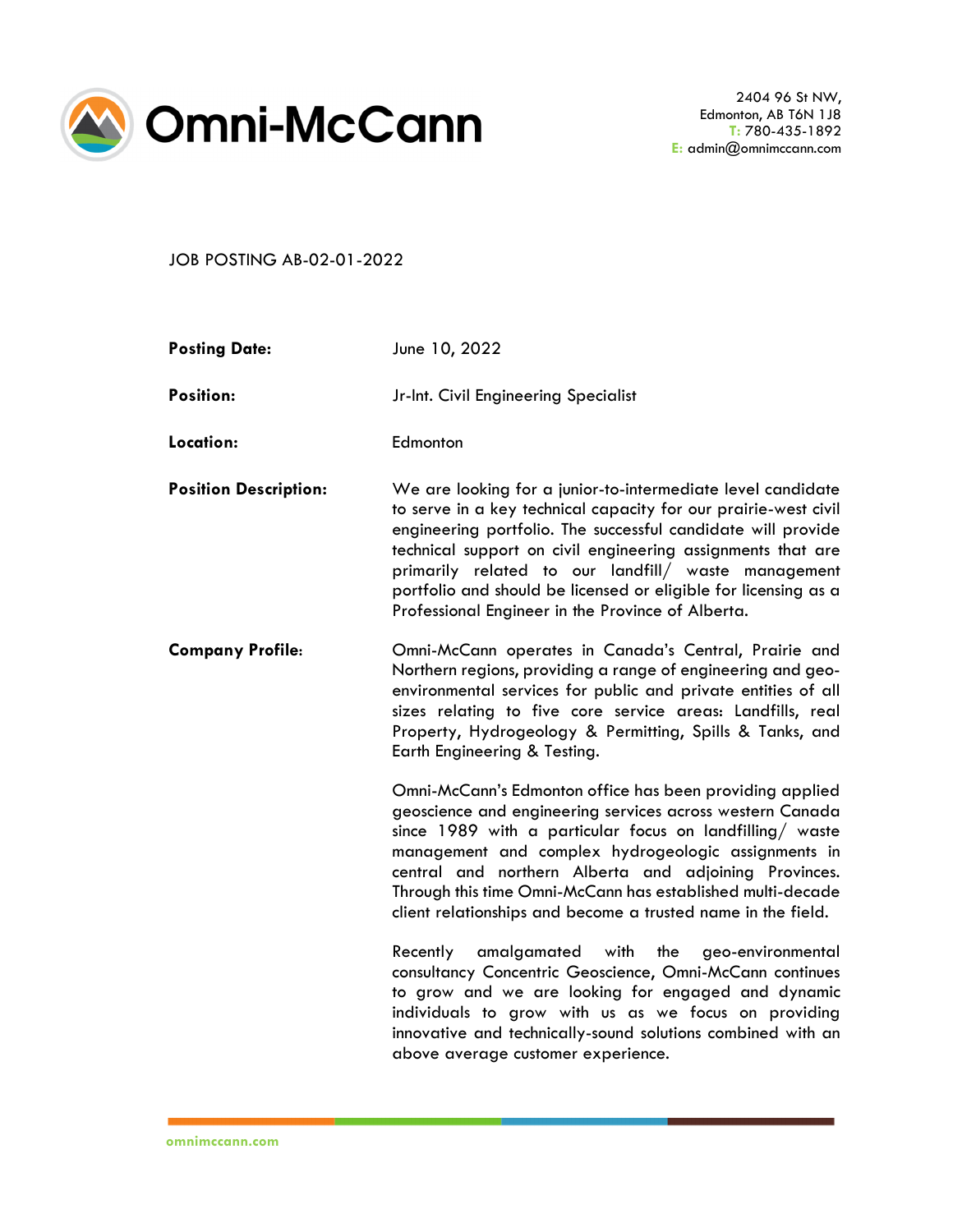

## **Duties:**

The successful candidate will provide proficient and valuable technical support related to the following activities:

- Detailed design and assembling of specifications and tender/contract documents for landfill/ waste management facilities, including waste disposal cells, compost facilities, and stormwater ponds.
- Tender advertisements and administration of the tender process for civil construction projects (e.g. landfill cell construction, placement of final cover, etc.).
- Landfill air space / life expectancy calculations and associated reporting.
- Submission of applications for landfill approvals and approval renewals.
- Assessment of landfill final cover material.
- Landfill operations cost analyses and reporting.
- Various survey projects as required, including preliminary surveys as required for proposed construction projects and waste surface surveying.
- Landfill-related construction (e.g. liner, cover, stormwater pond) surveying, inspection, and contract administration.
- Closure and post-closure fund assessments and reports.
- Professional client communications/liaison (written and verbal), contractor and subconsultant liaison, cost estimation and control in accordance with established budgets.
- Provide input in other engineering fields including geotechnical/ environmental/ hydrologic/ hydrogeologic subject to individuals field of practice and expertise.
- Support the company's securement of long-term clients by maintaining/managing effective client relationships.
- Support corporate business development goals and initiatives.
- Participate in and/or oversee bid and proposal submissions.

The primary role of the successful candidate will be primarily office-based, however travel and site work are likely to be required from time to time. The percentage of site work is expected to be less than 40% of the candidate's overall workload though periods of increased site work may be required during construction oversight projects or when providing support for other offices.

## **Qualifications:**

- University degree in engineering with specialization in civil engineering.
- Registered P.Eng. or P.L. with APEGA and/or another professional engineering licensing body in another Canadian jurisdiction (with ability to be registered with APEGA) OR eligible to become a P.Eng. or P.L with APEGA.
- Related work experience in a civil engineering capacity is considered an asset.